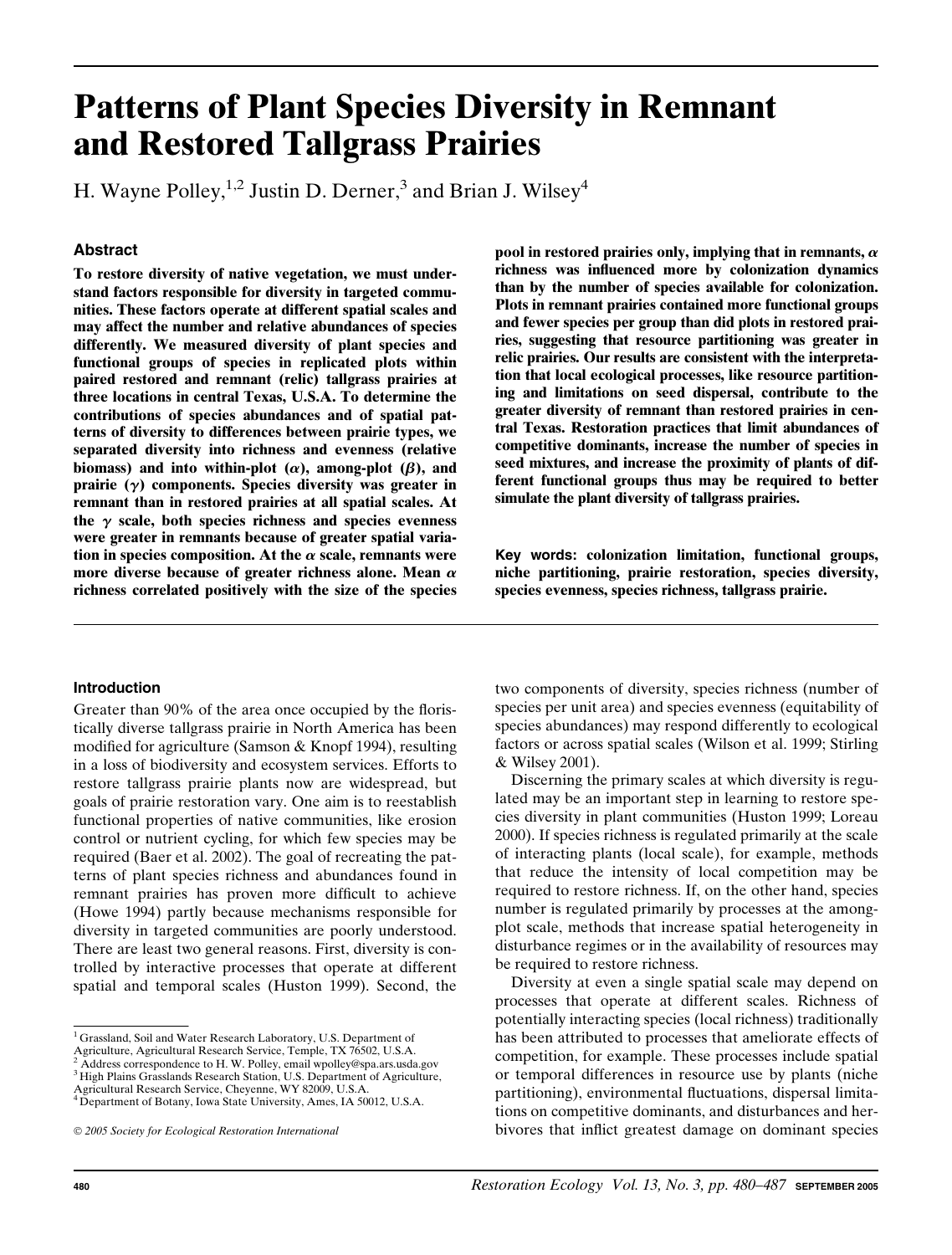(reviewed by Chesson 2000). Local richness, however, also depends on the size of the regional pool of species (Taylor et al. 1990; Eriksson 1993; Gough et al. 1994; Zobel 1997).

A frequent goal of prairie restoration is to re-create the patterns of plant species richness found in remnant prairies. Consequently, restorations are monitored primarily for the number of native species that are present. Less attention has been given to measuring species abundances (evenness). Low levels of evenness, however, may indirectly reduce species richness by increasing the rate of local extinctions (Wilsey & Polley 2004). In highly uneven assemblages, many species are rare, and rare species of plants are especially prone to local extinction (Duncan & Young 2000). To increase or maintain richness over the long-term thus may require a better understanding of the processes that promote equitability in species abundances.

We measured diversity (Simpson's index) of plant species and functional groups of species (defined based on growth form and phenology) in replicated plots (total of 72) located in three restored and three remnant (relic) tallgrass prairies in central Texas. We then separated diversity into richness and evenness (relative biomass) and into spatial (within plot, among plot, total or prairie; Lande 1996; Veech et al. 2002) components to test the prediction that richness and evenness were greater in remnant than in restored prairies at both the within-plot and the prairie scales. Few studies have documented patterns of both species richness and abundances in restorations (e.g., Kindscher & Tieszen 1998). Fewer still have investigated how diversity changes across spatial scales.

We also analyzed data for evidence that local ecological processes, like niche partitioning and limitations on seed dispersal, might explain differences in species diversity between prairie types. To our knowledge, the analyses used here have not been applied in the context of restoration. First, we determined relationships between the mean richness of small plots and the size of the species pool for each prairie type to test the prediction that richness at the local scale of interacting species is more strongly correlated with the size of the available species pool in restored than in remnant prairies. Second, we compared the observed distribution of species among functional groups in each prairie type with expectations generated by randomly sampling from the species pool to test the prediction that functional diversity among co-occurring species was greater than expected by chance in remnant but not in restored prairies.

## Methods

#### Site Characteristics and Sampling

We measured plant species diversity in pairs of remnant and restored tallgrass prairies at each of three sites in the Blackland Prairie region of central Texas, U.S.A. The Blackland Prairie is located near the southern extreme of the tallgrass prairie that once extended northward through the central United States to North Dakota. Along a 310-km gradient from northeast to southwest, sites are located near Farmersville (lat 33°16'N, long 96°36'W), Riesel (lat  $31^{\circ}28'$ N, long  $96^{\circ}55'$ W), and Temple (lat  $31^{\circ}05'$ N, long 97°20′W). Soils at all study sites are vertisols with a clay content of greater than 50%. Annual precipitation varies between 1,060 mm at the northernmost site (Farmersville) and 879 mm (89-year average) at the southernmost site (Temple), with peaks in spring and autumn.

At each site, tallgrass prairie was restored by applying ''seed hay'' collected from the remnant prairie to a previously cultivated field. Restored prairies are located within 10 km of remnant prairies at each site and were seeded 9 (Riesel), 10 (Farmersville), and 20 (Temple) years prior to sampling. The two prairies at each site were managed similarly (hayed or burned). None of the six prairies was grazed by domestic livestock. Prairies varied in size from 0.5 to 21 ha (Table 1). Most of the land surrounding prairies is cultivated.

In June of 2001, we clipped aboveground biomass to 2 cm height in each of 12 randomly located plots (0.71  $\times$ 0.71 m;  $0.5$  m<sup>2</sup>) in each of the six prairies (total of 72). Sampling was timed to correspond with the period of peak biomass for most species in these prairies. Live (green) tissue removed from each plot was separated by species, dried to constant mass at  $60^{\circ}$ C, and then weighed.

## **Diversity**

For each of the six prairies, we calculated diversity and its components (richness and evenness based on relative

|                            | Farmersville |                 | Riesel  |          | Temple  |          |
|----------------------------|--------------|-----------------|---------|----------|---------|----------|
|                            | Remnant      | <b>Restored</b> | Remnant | Restored | Remnant | Restored |
| Surface area (ha)          |              | 10.8            | 1.6     | 0.5      | 4.6     | 9.8      |
| Live biomass $(g/m^2)$     | 290.1        | 180.8           | 217.4   | 148.7    | 158.0   | 156.4    |
| Species diversity          | 12.7         | 2.3             | 5.6     | 3.5      | 9.0     | 2.7      |
| Species richness           | 43           | 30              | 41      | 34       | 42      | 24       |
| Number of exotic species   |              |                 |         | 4        |         |          |
| Exotic species (% biomass) | 9.2          | < 0.1           | 0.5     | 3.3      | < 0.1   | 5.0      |
| Species evenness           | 0.30         | 0.08            | 0.14    | 0.10     | 0.21    | 0.11     |

Table 1. Properties of remnant and restored prairies at each of the three sites in the Blackland (tallgrass) Prairie region of central Texas, U.S.A.

Biomass and indexes of species composition and diversity ( $\gamma$  or prairie scale) were derived from harvests of twelve 0.5-m<sup>2</sup> plots from each of the six prairies.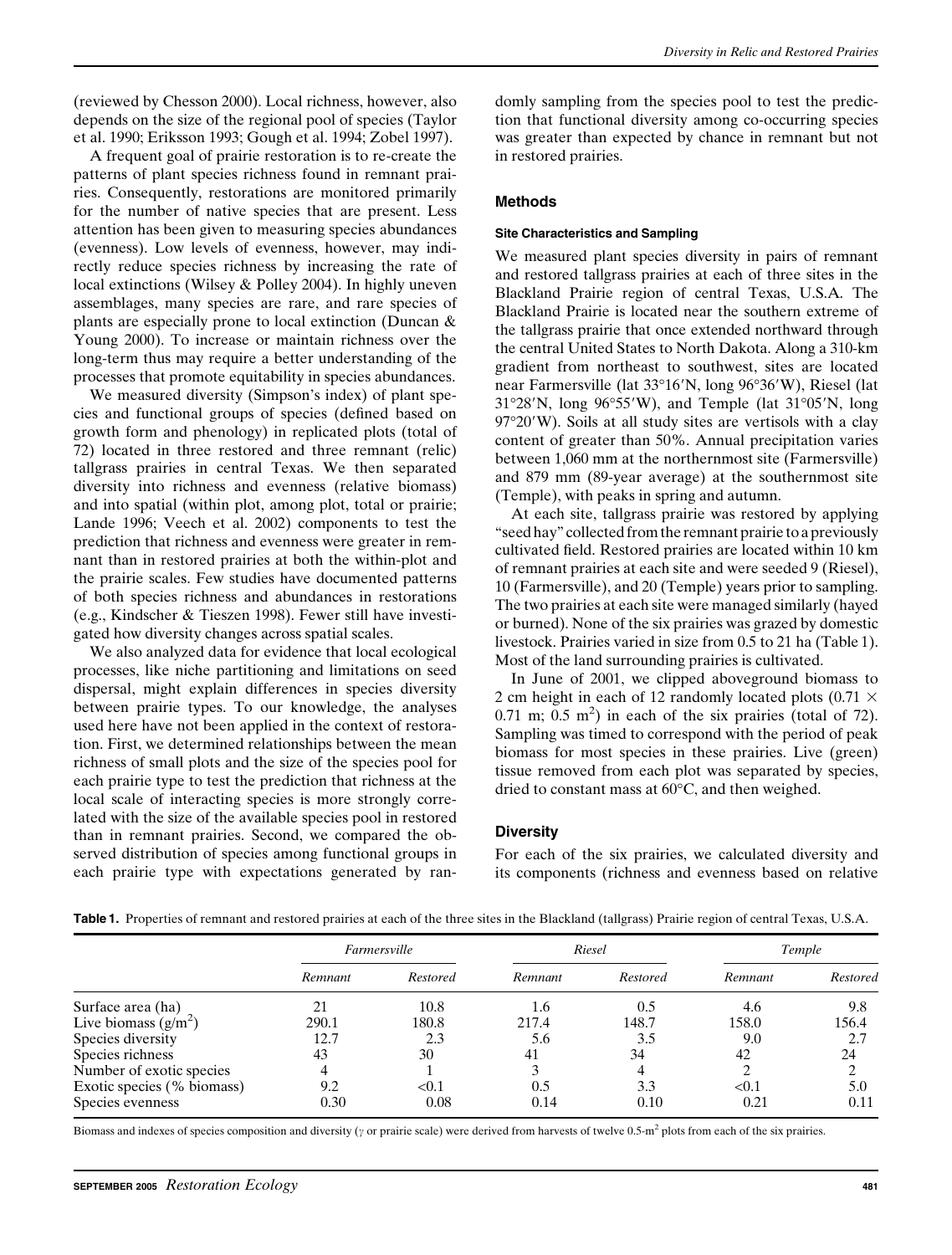biomass) at each of three spatial scales ( $\alpha$ , within plot;  $\beta$ , among plot;  $\gamma$ , total). Species diversity was calculated using Simpson's reciprocal index (*D*), where  $D = 1/\sum_{i=1}^{S} p_i^2$  and  $p_i$  is the proportion of biomass contributed by species  $i$  to total biomass and  $S$  is the total number of species present (species richness). Species evenness  $(E)$ , the equitability with which abundances are distributed among species, was calculated as the ratio of  $D$  to  $S$ . Unlike the measure of  $E$ that is derived from the frequently used Shannon–Weiner index of diversity, the  $E$  calculated from Simpson's  $D$  is mathematically independent of species S (Smith & Wilson 1996). We also calculated evenness of biomass distribution among the four species that contributed the bulk of biomass (>80%) in each plot.

As a measure of functional diversity, we calculated diversity indexes using 10 functional groups of species (defined based on phenology and growth form). Functional groups were defined using a three-tiered hierarchical structure of traits. Species were classified first into growth form, as grasses, shrubs, or forbs (nongrass, herbaceous species). For each growth form, species then were classified as either early-season or late-season species, depending on whether plants flowered and completed most growth before or after the beginning of June of each year. Finally, early- and late-season species within the grass and forb growth forms were classified either as annuals or perennials. All shrubs were perennials.

Species and functional group data from the 12 plots sampled per prairie were combined to calculate total or gamma  $(y)$  diversity, richness, and evenness. Within-plot or alpha  $(\alpha)$  diversity and among-plot or beta  $(\beta)$  diversity then were calculated for each plot j, where  $\beta_i = \gamma - \alpha_i$ (Lande 1996; Veech et al. 2002). Here,  $\beta$  diversity is the average amount of diversity not found in a single plot (Veech et al. 2002) and thus is defined relative to our measure of  $\alpha$  diversity. Diversity, richness, and evenness at the  $\alpha$  and  $\beta$  scales ( $n = 12$  measurements per prairie) were analyzed using a two-factor analysis of variance  $(ANOVA)$ , with site (2 degrees of freedom  $[df]$ ) and prairie type (remnant, restored; 1  $df$ ) as main factors and 66  $df$ in the error term. Significant differences among three or more means were assessed with Student–Newman–Keuls multiple range test. Paired  $t$  tests were used to determine differences among prairie types in  $\gamma$  diversity (*n* = 3 pairs). Relationships between diversity indexes and the area of prairies were examined using linear regression.

#### Relationships Between Richness at the Plot and Prairie Scales

A linear relationship between plot-scale S and the size of the species pool usually is taken as evidence that the local community is not saturated with species (Cornell & Lawton 1992). Tests of this relationship are biased, however, if both S and pool size are calculated from the same set of data (Srivastava 1999). To provide for greater independence between variables, we partitioned data collected from  $0.5 \text{ m}^2$  plots in each prairie into subsets from which plot-scale S and size of the species pool were estimated (Collins et al. 2002). For each prairie, we estimated mean S of plots as the average S of 3 randomly selected plots of the 12 plots sampled. Size of the actual species pool was estimated from the remaining nine plots from each prairie. The procedure was repeated 1,000 times to ensure that estimates were unbiased. The 1,000 estimates of plot-scale S and of pool size for each prairie were averaged, and a linear regression was used to determine the strength of the relationship between these variables for each prairie type.

## Distribution of Species among Functional Groups

Ecological function should differ more predictably between functional groups than between species. A demonstration that potentially interacting species are not randomly distributed among functional groups is evidence for a role of ecological processes in structuring the composition of local communities. To determine whether the number of species per functional group in  $0.5 \text{ m}^2$  plots differed significantly from expectation, we performed two Monte Carlo simulations. Our null hypothesis in each was that the observed distribution of species among functional groups did not differ from the distribution derived by randomly sampling from the pool of available species. We first assigned species randomly and with replacement to each of the 12 plots in each prairie from the species pool of the prairie. For each prairie, the species pool was defined as the total number of species encountered across all plots sampled. The number of species assigned to plots during simulations equaled the number of species that was observed in each plot. This randomization method permits any species to be either abundant or rare. To produce random communities that preserved sampled abundances of species, we performed a second randomization in which species occurred in the same total number of plots per prairie as in observations and in which the number of species per plot remained as observed. Each randomization procedure was repeated 100 times for each remnant and restored prairie. Following each randomization, power functions were fit to relationships between the number of functional groups and number of species per plot for each prairie type (remnant, restored). For each prairie type, we compared the scaling exponents from the regressions developed with observed data to the 95% confidence intervals of exponents derived from randomizations.

## **Results**

## Species Composition and Total Biomass

Remnant and restored prairies at both Riesel and Temple were dominated by the  $C_4$  grass Little bluestem (Schizachyrium scoparium (Michx.) Nash; 22–58% of biomass). The subdominant species in restored prairies at these sites was the  $C_4$  grass Indian grass (Sorghastrum nutans (L.)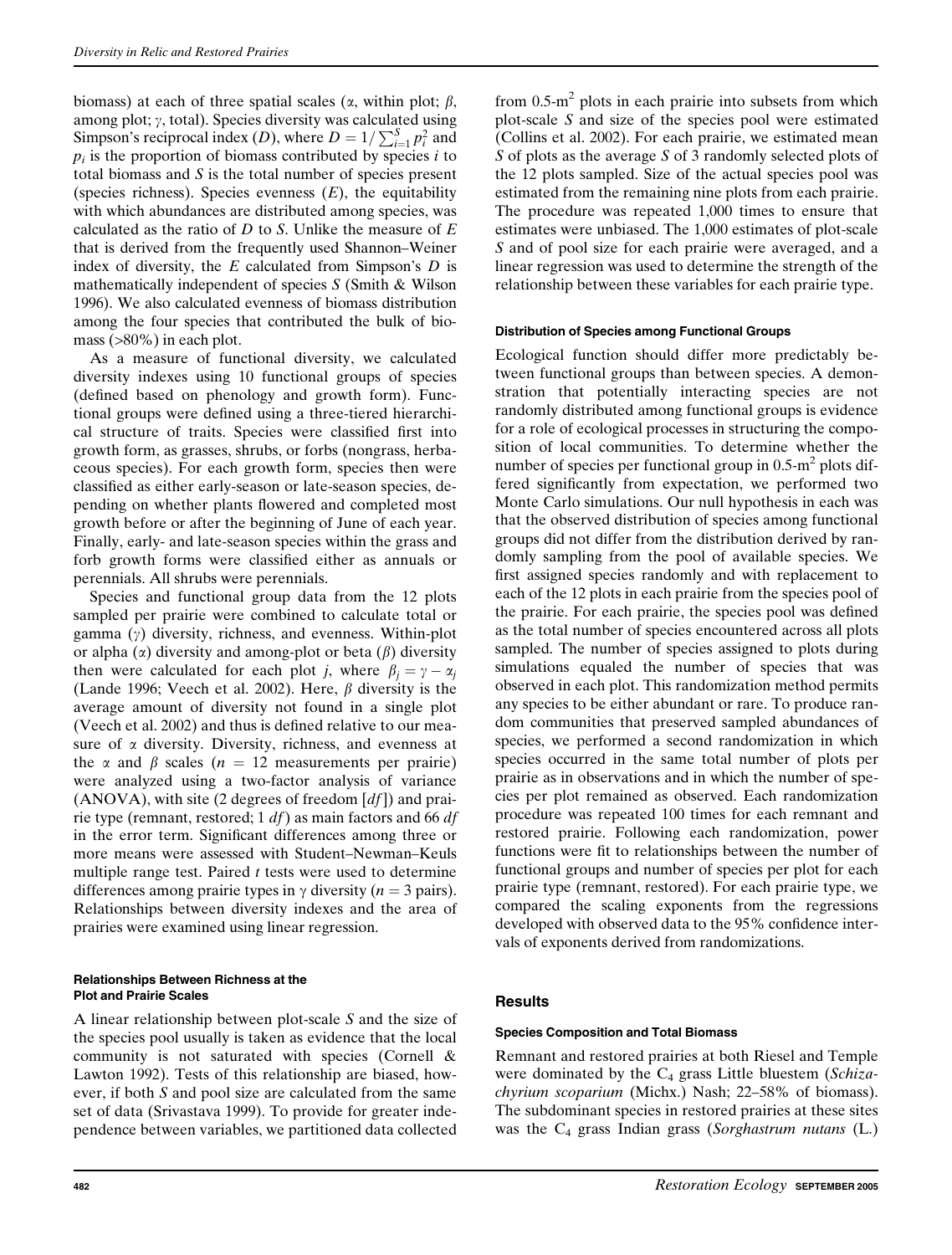Nash). In contrast, subdominant species in remnant prairies were the forbs Basket-flower (Centaurea americana Nutt.) and Prairie-plantain (Arnoglossum [formerly Cacalia] plantagineum Raf.). The  $C_4$  grasses Eastern gamma grass (Tripsacum dactyloides (L.) L.) and S. nutans dominated remnant and restored prairies, respectively, at the Farmersville site. Schizachyrium scoparium was the subdominant species in both Farmersville prairies. Live biomass ranged between 148.7  $g/m^2$  in the restored prairie at Riesel and 290.1  $g/m^2$  in the remnant prairie at Farmersville (Table 1).

#### Species and Functional Group Diversity

Species diversity was greater in remnant than in restored prairies at the within-plot  $(\alpha)$  and prairie  $(\gamma)$  scales (Fig. 1). At the  $\gamma$  scale, diversity was greater on average by a factor of 3 in remnants. Diversity did not differ significantly among sites ( $p > 0.73$ ; Table 1). Differences in among-plot  $(\beta)$  diversity between prairie types depended on site ( $p < 0.0001$ , for the site  $\times$  prairie type interaction in ANOVA). The  $\beta$  diversity was greater in remnant than in restored prairies at Farmersville ( $\overline{X}$  = 7.9 and 0.3) and Temple ( $\overline{X}$  = 5.1 and 0.2, p < 0.05 from multiple range test) but did not differ between prairies at Riesel ( $\overline{X} = 1.4$ ) and 0.7,  $n = 12$  per prairie).

Linear regression analyses indicated that there was no relationship between species richness (S) and prairie area at either the  $\gamma$  or the  $\beta$  scales for restored (  $p > 0.18$ ,  $n = 3$ ) or remnant grasslands ( $p > 0.22$ ,  $n = 3$ ). Indeed,  $\gamma$  richness varied by only two species among remnants that differed in size by a factor of 13 (Table 1). Regressions were not improved by logarithmically transforming area (not shown). Because plots were randomly located in each prairie, the distance between plots was greater on average in large than small prairies (not shown). Greater separation in space could contribute to the sampling of greater spatial heterogeneity and to greater variation among plots in S and species composition. For a given prairie type, however, among-plot variation in S ( $\beta$  richness) was not a simple function of area.

Species richness was greater in remnant than in restored prairies at the  $\alpha$ ,  $\beta$ , and  $\gamma$  scales (Fig. 1). At the  $\gamma$  scale, restored prairies contained between 57% (Temple) and 83% (Riesel) of the number of species encountered in remnants (Table 1). Exotic species, defined as species that originated outside the continental United States, were few in both remnant and restored prairies. Exotic species comprised less than 12% of species richness in prairies and contributed an even smaller percentage of live biomass. Differences between remnant and restored prairies in  $\beta$ richness depended on site ( $p < 0.0001$ , for the site  $\times$  prairie type interaction in ANOVA). Among-plot or  $\beta$  richness was greater in remnant than in restored prairies at Farmersville ( $\overline{X}$  = 29.5 and 22.0) and Temple ( $\overline{X}$  = 31.9 and 17.7,  $p < 0.05$  from multiple range test) but did not differ between prairie types at Riesel ( $n = 12$  per prairie).

The S of small plots differed among sites ( $p = 0.0001$ ) from ANOVA). Averaged across the two prairie types,



Figure 1. Mean values of plant species diversity (upper panel, Simpson's index) and species richness (lower panel) in remnant and restored tallgrass prairies in the Blackland Prairie region of central Texas, U.S.A. Species diversity and richness were measured in twelve  $0.5\text{-m}^2$  plots in each prairie type at each of the three locations. Total- or  $\gamma$  diversity and richness were additively partitioned into within-plot  $(\alpha)$  and between-plot  $(\beta)$  components. Remnant and restored prairies differed in  $\alpha$  (*n* = 36 per prairie type) and  $\gamma$  (*n* = 3 per prairie type) components of diversity ( $p < 0.0001$  and 0.04, respectively) and richness ( $p < 0.0001$  and 0.01, respectively). Differences in  $\beta$  diversity and richness between remnant and restored prairie depended on location ( $p < 0.0001$ ).

the number of species in 0.5-m<sup>2</sup> plots ( $\alpha$  richness) was least at the Temple site (8.2 species,  $p < 0.05$  from multiple range test) and did not differ significantly between the Farmersville and Riesel sites (10.8 and 12.3 species, respectively;  $n = 12$  per prairie).

Species evenness at the prairie scale  $(\gamma)$  was greater on average in remnant (0.22) than in restored (0.10) prairies (*t* test,  $p = 0.07$ ; Table 1). Evenness at the plot scale ( $\alpha$ ) did not differ between prairie types, but evenness calculated for the four most abundant species per plot (dominants) was significantly greater in remnants (Table 2). These dominant species contributed a mean of 82%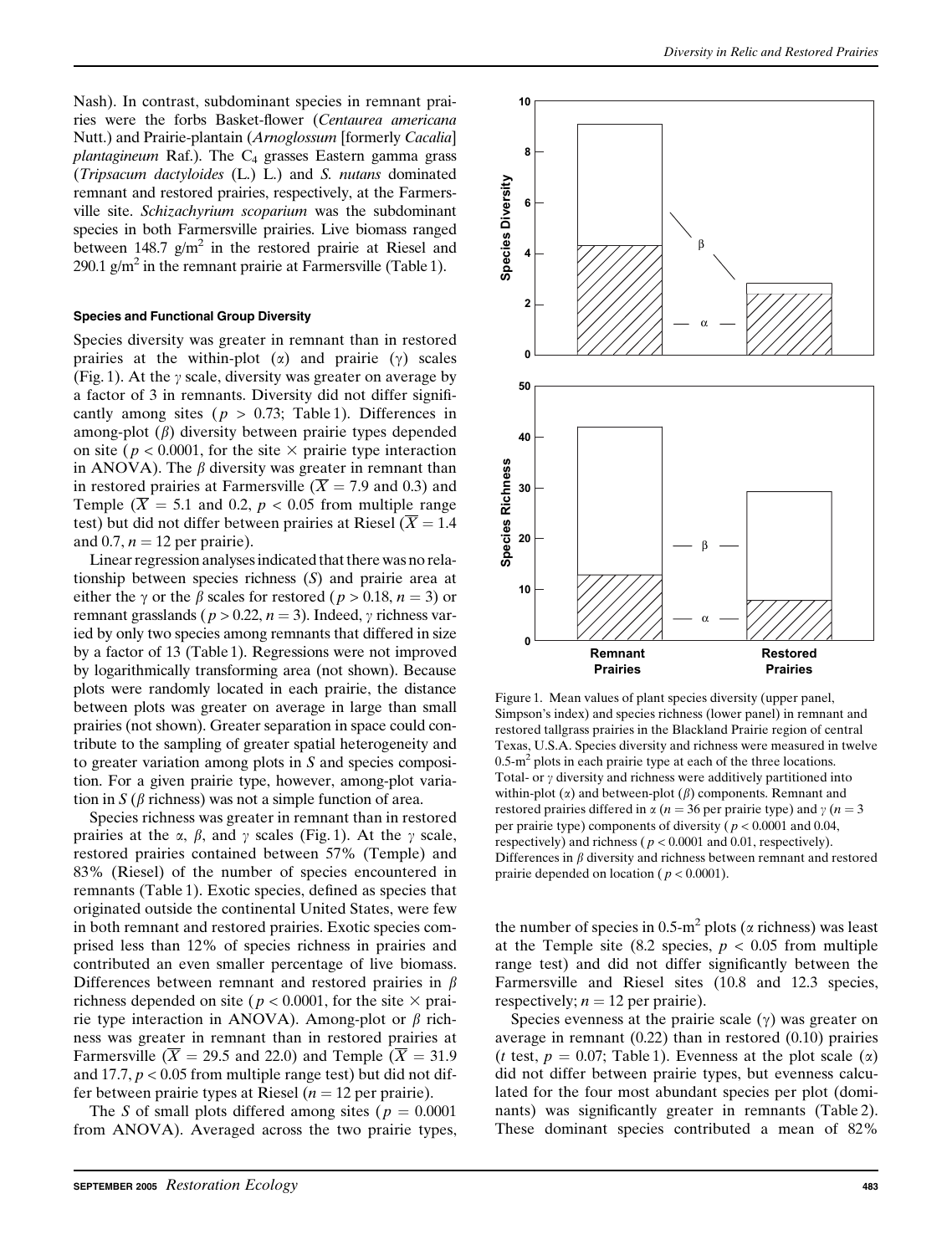Table 2. Mean values of indexes related to plant diversity at the within-plot ( $0.5 \text{ m}^2$ ) or  $\alpha$  scale in remnant and restored prairies across three sites in the Blackland (tallgrass) Prairie region of central Texas, U.S.A. ( $n = 36$  per prairie type).

|                                                                        | Remnant<br><i>Prairies</i> | Restored<br><i>Prairies</i> | Value            |
|------------------------------------------------------------------------|----------------------------|-----------------------------|------------------|
| Species evenness                                                       | 0.35                       | 0.34                        | 0.62             |
| Evenness among four<br>dominant species per plot                       | 0.74                       | 0.54                        | < 0.0001         |
| Number of functional groups<br>among four dominant<br>species per plot | 3.0                        | 2.4                         | 0.0002           |
| Functional group richness<br>Functional group evenness                 | 5.64<br>0.51               | 3.58<br>0.44                | < 0.0001<br>0.03 |

Data were analyzed with a two-factor ANOVA with site and prairie type as main factors.

(native prairies) and 95% (restored prairies) of aboveground live biomass to plots.

Plot-scale richness and evenness of functional groups both were greater in remnant than in restored prairies (Table 2). As indicated by ANOVA, the number of functional groups represented among the four dominant species per plot also was greater in remnants.

#### Relationship Between Richness at the Plot and Prairie Scales

We randomly partitioned data from small plots into subsets from which S of plots and size of the species pool were estimated. Mean S of  $0.5 \text{--} m^2$  plots correlated positively with the species pool in restored prairies ( $r = 0.99945$ ,  $p =$ 0.02 from linear regression), but there was no relationship between plot-scale S and size of the species pool in remnant prairies ( $p = 0.85$ ; Fig. 2).

## Distribution of Species among Functional Groups

To examine relationships between the number of species  $(S)$  and number of functional groups of species  $(F)$  present in  $0.5 \text{-} m^2$  plots in remnant and restored prairies, data from each prairie type were fit with power functions, where  $F = S<sup>x</sup>$ . Exponents of power functions were smaller than 1 for both prairie types (Fig. 3), meaning that increases in  $\alpha$ richness were accompanied by a uniform, but proportionally smaller, increase in the number of functional groups (functional diversity). As a consequence, the number of species per functional group increased as species richness increased. The exponent of the species functional group relationship was significantly ( $p < 0.05$ ) greater across remnants than restored prairies, evidence that species in small plots were functionally more diverse, on average, in remnants.

To assess the possible role of plant interactions in plotscale functional relationships, we compared the composition of the seventy-two  $0.5 \text{·m}^2$  plots sampled to the composition generated by randomly sampling the larger species pool in which plots were embedded. Randomizations yielded



Figure 2. Relationship between the mean species richness of  $0.5 \text{ m}^2$ plots and size of the actual species pool in remnant and restored tallgrass prairies in the Blackland Prairie region of central Texas, U.S.A. Data from 12 plots per prairie were randomly partitioned into subsets from which mean richness of plots  $(n = 3)$  and size of the species pool  $(n = 9)$  were estimated. Averages of 1,000 of these estimates for each prairie then were plotted. The line is a linear regression fit to data from restored prairies ( $r = 0.999$ ,  $p = 0.02$ ,  $n = 3$ ).

different results depending on assumptions. Exponents of power functions fit to relationships between species S and number of functional groups were significantly greater in plot-scale communities assembled with replacement from the actual species pool of prairies than was observed. For a given species richness,  $0.5\text{-m}^2$  plots in both remnant and restored prairies contained fewer functional groups (more species per functional group) than expected at random (Fig. 4), evidence that functionally related species occurred together more frequently than expected by chance in both prairie types.



Figure 3. Relationships between the number of functional groups of plants  $(F, \text{defined based on growth form and phenotype})$  and the number of plant species  $(S)$  in 0.5-m<sup>2</sup> plots from remnant and restored tallgrass prairies across three sites in the Blackland Prairie region of Texas, U.S.A. ( $n = 36$ ,  $p < 0.0001$ ). Number of observations per point varies between one and four. Lines were fit with power functions.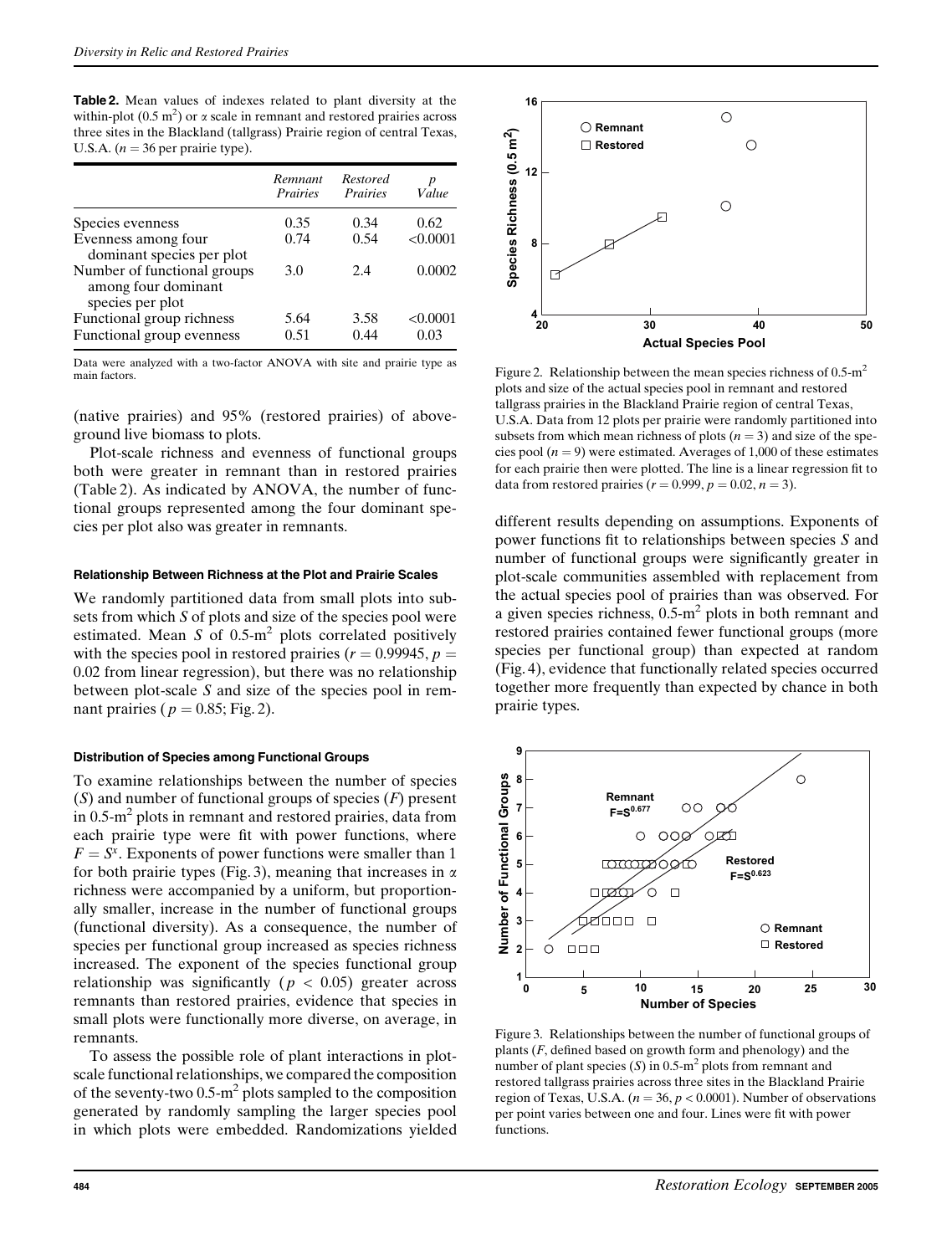

Figure 4. Observed relationships and Monte Carlo simulations (randomizations) of relationships between the number of plant species per functional group and the number of species in  $0.5 \text{m}^2$ plots from remnant and restored tallgrass prairies across three sites in central Texas, U.S.A. Lines were derived from power function fits to observed relationships between functional group richness and species number ( $n = 36$ , Fig. 3). Lines for randomizations were derived by fitting power functions to relationships between the number of functional groups and number of species in plots for which species composition was generated by randomly sampling with replacement from the larger species pool in which plots were embedded ( $n = 100$ ) randomizations for 12 plots each in each of the three remnant and restored prairies).

In contrast, scaling exponents observed for  $0.5 \text{--} m^2$  plots in both remnant (0.677) and restored prairies (0.623) fell within the 95% confidence intervals of exponents derived from randomizations that preserved abundances of various species (0.673–0.678 for remnants and 0.620–0.625 for restored prairies). Given species abundances, observed communities did not differ from those expected by chance.

## **Discussion**

## General Patterns

Plant species diversity was greater in remnant than in restored Blackland prairies at all spatial scales studied. At the scale of entire prairies, both species richness and species evenness were greater in remnants. At the local or plot scale, remnants were more diverse because of greater richness alone. Only in restored grasslands was there evidence that plot-scale richness correlated with size of the species pool, implying that  $\alpha$  richness in remnants was influenced more by limits on colonization or by other local ecological processes than by the number of species available for colonization.

Plots in remnant prairies contained more functional groups of species and fewer species per functional group on average than did plots in restored grasslands, evidence that resource partitioning or diversity of ecological function also was greater in remnants. Evenness was greater among dominant species and functional groups of species

in remnant than in restored prairies, further indicating that resource partitioning may have contributed to the greater diversity in remnant prairies. Diversity patterns were surprisingly consistent across the three sites studied (three pairs of remnant and restored prairies), despite site-to-site differences in the sizes of prairies, specifics of management, and identity of the individuals or groups of people involved in restorations.

#### Prairie Scale

Species evenness was greater in remnant than in restored prairies apparently because plot-to-plot variation in species composition (as indicated by values of  $\beta$  richness) also was greater in remnants at two of three sites. By reducing dominance, spatial variation in species composition should contribute to greater evenness. Spatial variation in species composition has been shown to increase during old-field succession (Inouye et al. 1987) and with time since grassland restoration (Sluis 2002), but evenness is not always greater in remnant than in restored grasslands (Kindscher & Tieszen 1998). Plot-to-plot differences in composition could result from spatial heterogeneity in resources or in disturbance regimes but may also result from dispersal or recruitment limitations (Tilman 1994). The prairies that we studied were managed similarly (haying or burning) and domestic livestock were excluded, suggesting that differences between prairie types were related more to dispersal limitations than to heterogeneity in disturbance regimes.

Richness usually is greater in remnant than in restored prairies (Kindscher & Tieszen 1998; Sluis 2002) likely in part because some of the species present in remnants are not included in seed mixtures dispersed during restoration. It is not obvious, however, that the addition of seeds alone will suffice to restore S to the level of remnant prairies (i.e., Wilsey & Polley 2003). Remnants contained more species at the plot scale and exhibited greater plotto-plot variation in S. The latter trend of greater  $\beta$  diversity in remnants may result from dispersal or recruitment limitations (Tilman 1994) that are not well replicated during restoration. The former trend of greater  $\alpha$  richness in remnants implies that processes that operate at the scale of interacting plants contribute to the greater overall S of remnant prairies.

#### Local Scale

Local or plot-scale S depends both on the number of potential colonizers (species pool) and on the rates of colonization and local extinction (Eriksson 1993). For local richness to be controlled mainly by size of the species pool, colonization and extinction rates must vary little among prairies. Ecological factors that cause colonization and mortality rates to vary will uncouple local richness from the species pool. Dispersal limitation is one such factor (Tilman 1994). By reducing the number of species that arrive at local sites, constraints on dispersal decrease the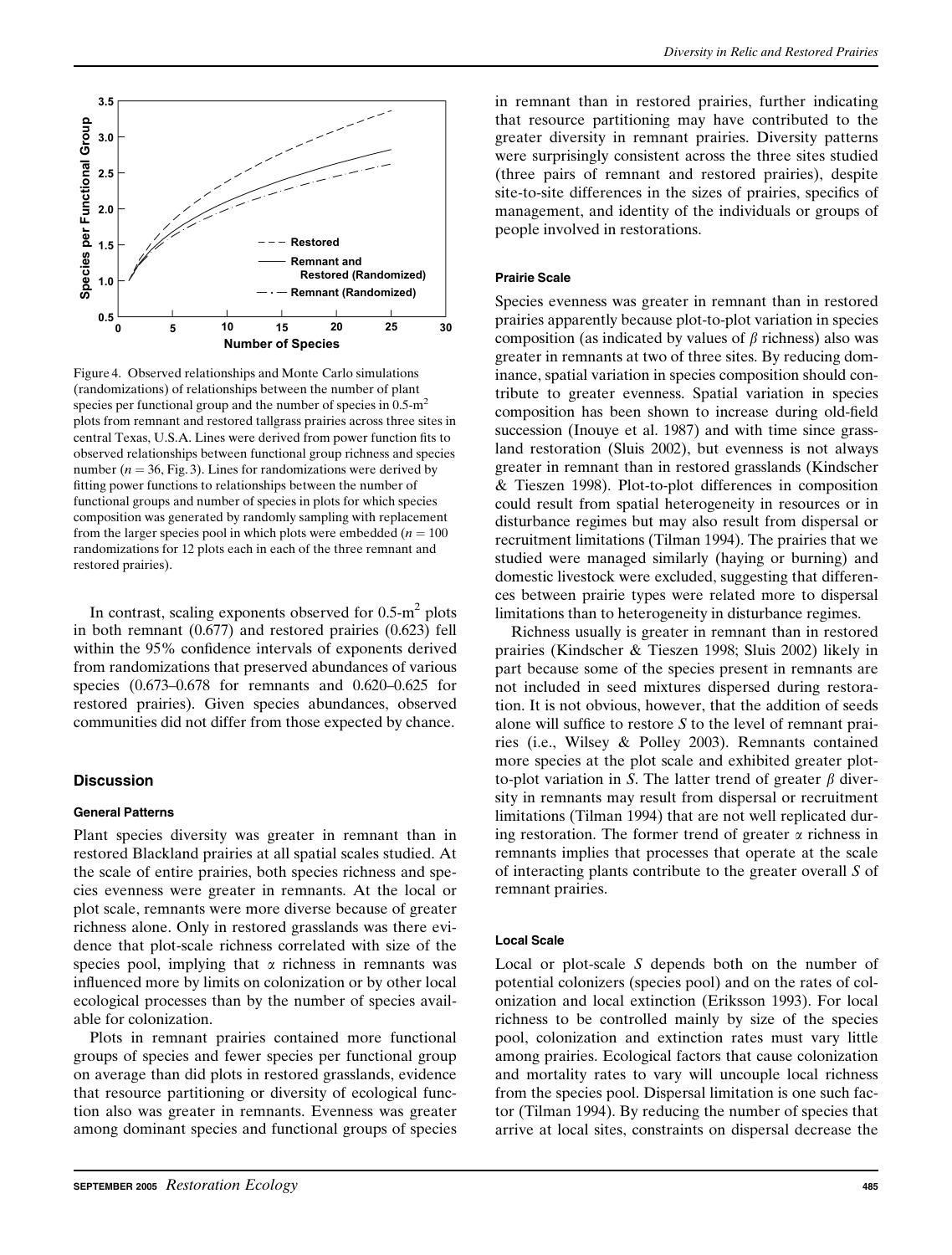number of colonizers and increase site-to-site differences in species composition and richness.

Only for restored prairies was there a significant relationship between richness of  $0.5 \text{ m}^2$  plots and pool size, as required by the ''species pool hypothesis'' (Taylor et al. 1990; Eriksson 1993). Weiher's (1999) data from herbaceous marshes failed to support the species pool hypothesis, but studies in other systems, including tallgrass prairie in Kansas, U.S.A. (Collins et al. 2002), have shown a positive correlation between species richness at local and larger scales (Pärtel et al. 1996). Here, the species pool was defined for each prairie as the number of species encountered during sampling. Because limits on dispersal were minimized for the pool of species seeded during restoration, differences in colonization and mortality rates among restored prairies probably also were minimized. The result would be a positive correlation between local richness and size of the species pool, as was observed. Effective dispersal also should minimize variation in extinction rates by contributing to the nearly ubiquitous presence of dominant species. Possibly because most natural limits on dispersal were overcome with seeding during restoration, most plots in restored prairies were dominated by a single  $C_4$  grass. Alternatively,  $C_4$  grasses simply may establish more consistently on bare soil than in vegetated remnant prairies.

Richness and evenness of functional groups of species and the number of functional groups represented among dominant species were greater at the plot scale in remnant prairies. Ecological function should differ more predictably between functional groups than between species, so greater functional group richness should be associated with greater diversity of ecological function and with fuller exploitation of resources. The differing slopes of species functional group relationships also indicated that co-occurring species were more ecologically diverse in remnant than in restored prairies. Wilson et al. (1996) found that species evenness increased with time following the establishment of grassland and attributed the increase in evenness to greater niche diversification. Two patterns in remnants, greater functional diversity among species and the absence of a correlation between S of plots and the size of the species pool, are consistent with the interpretation that plot-scale  $S$  is influenced more by local ecological processes in remnant than in restored prairies.

In both prairie types, plots contained more species per functional group than expected at random. That ecologically similar species are more aggregated in space than expected usually is interpreted to mean that competition or other local interactions had little effect on species composition. The pattern usually is attributed to poor mixing of the species pool (dispersal limitations) or to the shared habitat requirements of ecologically similar species (Webb 2000; Enquist et al. 2002). For neither prairie type did the distribution of species among functional groups differ from expectation when patterns of species abundances were preserved. Species abundances are determined by competition, dispersal, and other ecological factors. Because

our initial randomization model did not discriminate among species, it failed to account for ecological processes that determine abundances. Rather than indicating that biotic factors played little role in determining the plot composition, our finding that species composition of plots differed from that predicted by a purely random model is consistent with an effect of ecological factors on local richness in both prairie types.

## Implications for Restoration

By many measures, the restorations of Blackland prairie that we studied were highly successful. Dominant  $C_4$  grasses were restored by applying seed hay from remnant prairies to cultivated fields, species richness in restorations exceeded 50% of the level found in remnant prairies, exotic species were few, and biomass in restored prairies approximated that in remnants. Many of the functional properties of tallgrass prairie probably also had been restored. Indeed, Baer et al. (2002) found that establishment of dominant grasses sufficed to restore productivity and soil processes to levels approaching those measured in remnant tallgrass prairie. Yet, species diversity in restored prairies was on average only about one-third of that in remnants. Our current inability to re-create the patterns of plant species diversity found in remnant prairies challenges our understanding of community assemblage and emphasizes the urgency of protecting remnant prairies. Although not designed to directly test controls on diversity, our study suggests that local ecological processes, including resource partitioning and recruitment or dispersal dynamics, contribute to the greater diversity of remnant than restored Blackland prairies. To more completely or quickly restore species diversity thus may require practices and techniques that limit the distribution or abundances of dominant species (like grazing by ungulates; e.g., Howe 1994; Copeland et al. 2002), increase the number of species included in seed mixtures, and increase the proximity of plants of different functional groups (perhaps by ensuring greater uniformity of seed mixtures).

## Acknowledgments

We are indebted to Bob and Mickey Burleson and to Paul and Virginia Mezynski for permitting us to sample their prairies. Katherine Jones, Kyle Tiner, Chris Kolodziejczyk, and Brett Boeselt assisted with fieldwork and separated plant material by species. David Chalcraft, Karen Hickman, and Matt Sanderson provided helpful reviews of the manuscript.

## LITERATURE CITED

- Baer, S. G., D. J. Kitchen, J. M. Blair, and C. W. Rice. 2002. Changes in ecosystem structure and function along a chronosequence of restored grasslands. Ecological Applications 12:1688–1701.
- Chesson, P. 2000. Mechanisms of maintenance of species diversity. Annual Review of Ecology and Systematics 31:343–366.